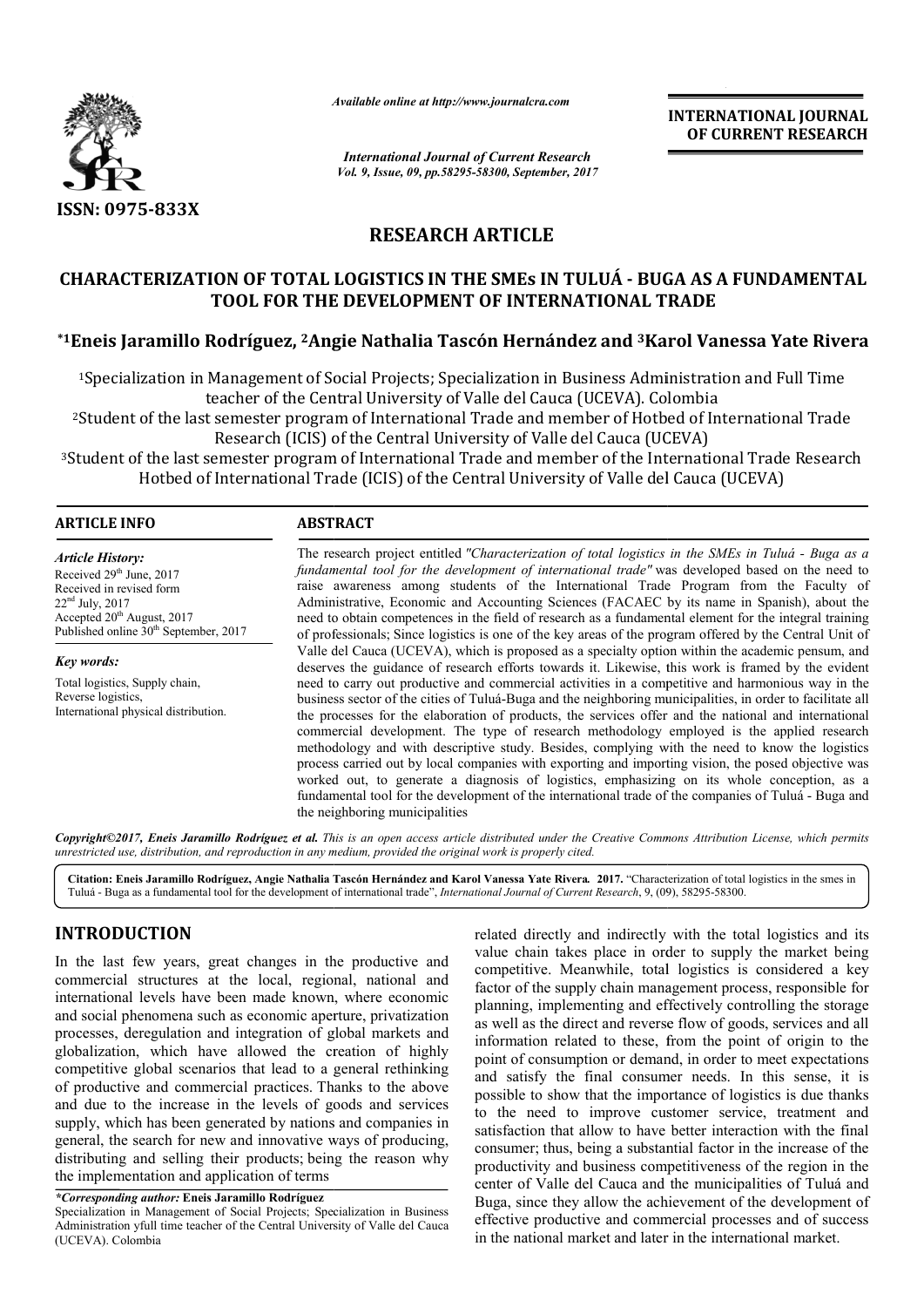In this context, the need to have a gradual and deep knowledge about the interaction of logistics in the business and commercial world as well as its ways of increasing the productivity and competitiveness of municipalities and the region is highlighted, being able to develop successful processes in the national market and later the international one. The research project called *"characterization of total logistics characterization in the SMEs in Tuluá - Buga as a fundamental tool for the development of international trade"*, aims to determine how the logistics, in its different definitions and applications, influences the development of the international trade activities in the companies of the cities of Tuluá - Buga and the neighboring municipalities, that demonstrate the competitive, productive and effective performance of these and their operations, taking into account the global logistical, commercial, operational, productive and organizational aspects of the companies under investigation in order to establish pillars that contribute to the achievement of excellent processes directly related to international trade and total logistics. Therefore, a diagnosis of the knowledge, application and use of logistics in the selected sample is generated, emphasizing on the total conception as a fundamental tool for the development of international trade in the cities of Tuluá surrounding municipalities. ics in the selected sample is generated, emphasizing on<br>conception as a fundamental tool for the development<br>national trade in the cities of Tuluá - Buga and the

## **MATERIALS AND METHODS**

For the development of the research, the methodology is established according to its purpose of applied research methodology type and descriptive study; since it will be possible to recognize the importance of the logistics area in the companies that shape the sample. The work was carried out in three (3) phases as follows:

*Characterization and conceptualization of logistics, analysis of conceptual evolution, knowledge of logistics at local and regional level:* For the development of this phase, we investigated through the use of different bibliographic and internet sources to generate a document in which all the theoretical information related to the conceptual description of the total logistics, its aspects and most relevant components were integrated; For this 7 books, 20 documents and articles and 8 internet documents were employed. igated through the use of different bibliographic and<br>et sources to generate a document in which all the<br>tical information related to the conceptual description of<br>tal logistics, its aspects and most relevant components<br>in

*Knowledge of the different components of logistics and their evidences in the region (application of information collection instruments*): In this phase, the design, enforcement and tabulation of the methods of information collection, surveys and interviews, in the companies of the cities of Tuluá - Buga and the surrounding municipalities were made. For the application of the surveys and interviews the sample was determined as follows:

According to *Figure 1,* it was taken into account segmentation and/or lists provided by the chambers of commerce of Tuluá and Buga which were 119 companies in total(between large, medium, small and micro) that perform logistics processes related to international trade, from where 15 companies of this total correspond to the group of the big companies consequently they were not taken into account, being thus 104 companies from the SMEs group that actually correspond to the scope of application of the research project.



Source: Lists of companies of the Chamber of Commerce of Tulua – Buga Preparation: Authors.

#### **Figure 1. Samplescrubbing system (companies) Samplescrubbing system**

Correspondingly, from these 104 companies useful for the research process, 50 were not viable or ineffective because they had wrong telephone numbers or e-mail addresses, did not engage in any logistical activity related to international trade or were too small; that situation made the contact process difficult and did not allow it to be effective. Likewise, it was possible to establish communication via email and telephone with 40 of the remaining 54 companies, which mostly claimed, would give the appropriate response to the email or telephone to the remaining 54 companies, which mostly claimed, would give the appropriate response to the email or telephone to schedule an appointment in order to hold an interview, but these did not reply to the request made by the members of the SICI by any means. At last, it was possible to do something, and schedule an appointment with 14 of them due to the effective telephone communication and their prompt response, where the surveys were applied entirely, but it was not possible to hold the interview in the total of the sample, due to the little knowledge demonstrated by those who granted the space to do it, in terms of the company in the field of research. above, it is established that the sample of the interviews above, it is established that the sample of the interviews application was of 5 companies. For the development of this phase the following materials *(Table 1)* were used: se did not reply to the request made by the members of the CI by any means. At last, it was possible to do something, if schedule an appointment with 14 of them due to the ective telephone communication and their prompt re in the smes in Tulud - Buga as a fundamental<br>
entrational trade<br>
Source: Lists of companies of the Chamber of Ce<br>
Proparation: Authors.<br>
Figure 1. Samplescrubbing system<br>
and wrong telephone numbers or e-most valide or<br>
ha

**Table 1. Materials**

| Item                                                                                                                                    | Quantity                                                                                                                                                                            |
|-----------------------------------------------------------------------------------------------------------------------------------------|-------------------------------------------------------------------------------------------------------------------------------------------------------------------------------------|
| Minutes to make phone calls to generate<br>appointments with the businessmen.<br>for printing<br>Paper<br>surveys<br>and<br>interviews. | 200 minutes to make calls to<br>landlines and cell phones.<br>84 sheets of paper, since<br>each survey was composed<br>of (four) 4 sheets and each<br>interview for (two) 2 sheets. |
| Transport                                                                                                                               | Round-tripto the<br>14<br>companies, considering that<br>some of them<br>were<br>in<br>neighboring municipalities<br>that were distant to the<br>companies place of origin.         |

Preparation: Authors.

*Academy - Company approach, so that the conceptual developments of the project would serve as that basis for strengthening the companies' activities, and their experience to be used in the formulation and reformulation of the programs offered by higher education institutions* conclude, the process of socializing the results obtained through the data collection methods applied and the phases already completed 1 and 2 is carried out, that was done with the entrepreneurs of part of the sample under study and the *the companies' activities, and their experience***<br>***the formulation and reformulation of the***<br>ered by higher education institutions: To** the process of socializing the results obtained<br>e data collection methods applied and the phases<br>npleted 1 and 2 is carried out, that was done with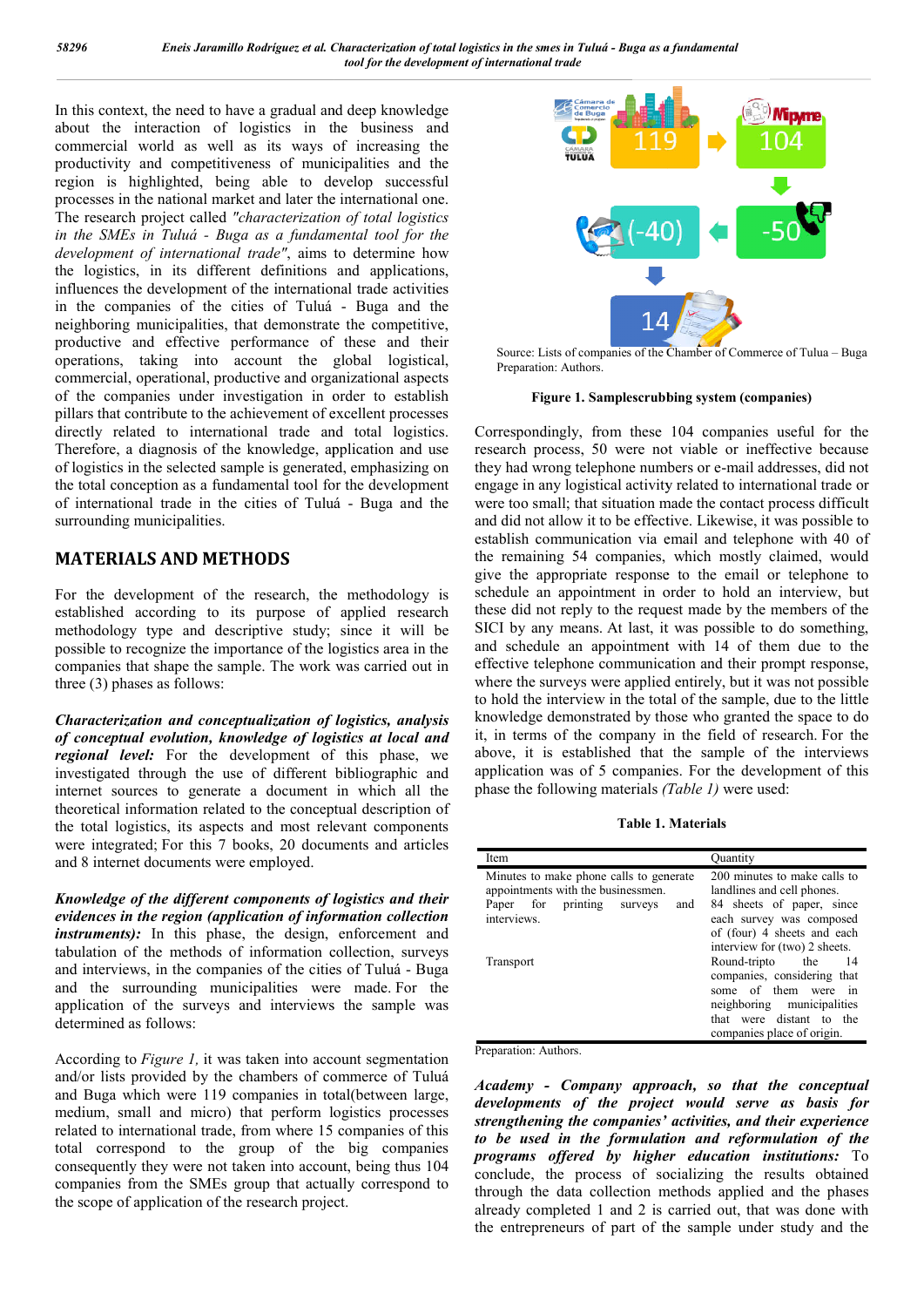managers of the Chambers of Commerce from Tuluá and Buga.

## **RESULTS**

With regard to the research results obtained through the development of the project, the following can be established: As the first specific research objective, it was clearly established the generation of a conceptualization that would allow to collect theoretical information and delve into the concepts and descriptions made by some authors about the object of research. Thus, a theoretical information document was collected by using different books, documents and articles for a total of thirty- five (35) bibliographic sources used. The document that was generated with reference to the bibliographic bases used and the detailed analysis generated by the authors yielded a total of fifty four (54) documented pages, in which the most relevant theoretical and conceptual information regarding the theme Total Logistics, is described and related. This document contains information about the theoretical aspects such as definitions, classifications, functions, among other indicators and key factors in the subject, as well as each of the variables that are related directly and indirectly and that influence the development and operation of the total logistics process. The document was designed with the objective of making it available to students of the international trade program of the Central Unit of the Valle Del Cauca (UCEVA) and of the companies associated to the Chambers of Commerce of Tuluá and Buga, so that they can investigate information on the subject in an easier and faster way, obtaining a global vision of the subject in reference, while serving as a guide for the effective development of each of the productive and commercial activities in which total logistics is used. Aiming at the fulfillment of the second specific research objective, the process of designing, applying, tabulating and analyzing methods of information collection was carried out, where the model and subsequent application of the survey and the interview in each company of the selected final sample was formulated. Respecting the survey, a total of 15 structured questions were defined with single and open selection questions; for the interviews, 10 semi-structured open questions were designed.

Based on the information gathered through the applied instruments, surveys and interviews, it was possible to identify the level of knowledge and application of activities and logistical processes carried out and developed by SMEs in the cities of Tuluá - Buga and the surrounding municipalities; It was also possible to recognize the importance of these logistical processes for entrepreneurs of different economic activities such as commercial, industrial and services, for the effective and productive development of all their business activities, generating greater benefits in terms of costs, time, positioning, price, productivity, among others. In the same way, it was possible to establish the level of logistics and international trade presented by the business sector of the cities of Tuluá - Buga and the neighboring municipalities, the level of knowledge of its applications and implications, the biggest weaknesses and strengths presented in it or for the development of themselves and their ability to establish such processes effectively, as well as their vision of implementation in the short, medium and long term according to each one needs. Regarding the academic training areas related to the research topic, Total Logistics, it is necessary to highlight the

conferences held in the areas of Reverse Logistics and Packaging and Packaging For International Transportation, which were offered by the person in charge of reverse logistics in the battery company MacJhonson and other specialists with experience in the shipping business. It is noteworthy, that these conferences were addressed mainly to the public at the university campus, students and teachers. However, the invitation was also extended to the public and some employees of companies from the city of Tuluá also participated. In order to fulfill the fourth specific research objective and to stimulate the rapprochement and the relationship between academia and business, a space of socialization was generated with the entrepreneurs of the sample and the Chamber of Commerce of Tuluá; In this space all the information related to the results obtained in phases 1 and 2 of the research project was made known, focusing mainly on the results obtained from the surveys and interviews conducted by each entrepreneur. Through this socialization, it was possible to generate a stronger link between the academy and the Chamber of Commerce from Tuluá, which opened its doors and motivated the research group to continue developing projects of this type in the city and in which this entity will be involved in a participatory way with the aim of reaching great conclusions.

The research process evidenced the behavior of the treated variables with the company representatives, who facilitated the information and among them the following can be highlighted:



#### **Graph 1. Knowledge of the basic concepts and applications of logistics**

Considera usted importante el área y las actividades logísticas dentro de su empresa.



#### **Graph 2. Importance in the area and the logistic activities in the companies**

It is possible to specify that 78.6%, that corresponds to 11 (eleven) companies out of 14 (fourteen) 100%, of the companies surveyed, claim to have basic knowledge about this and 21.4%, equivalent to three companies, claim to be unaware of them; Which makes it possible to show that the business sector in its majority has an great deal of experience in basic conceptual knowledge, but not professional or of greater depth that would allow to apply them effectively (See Graph 1). As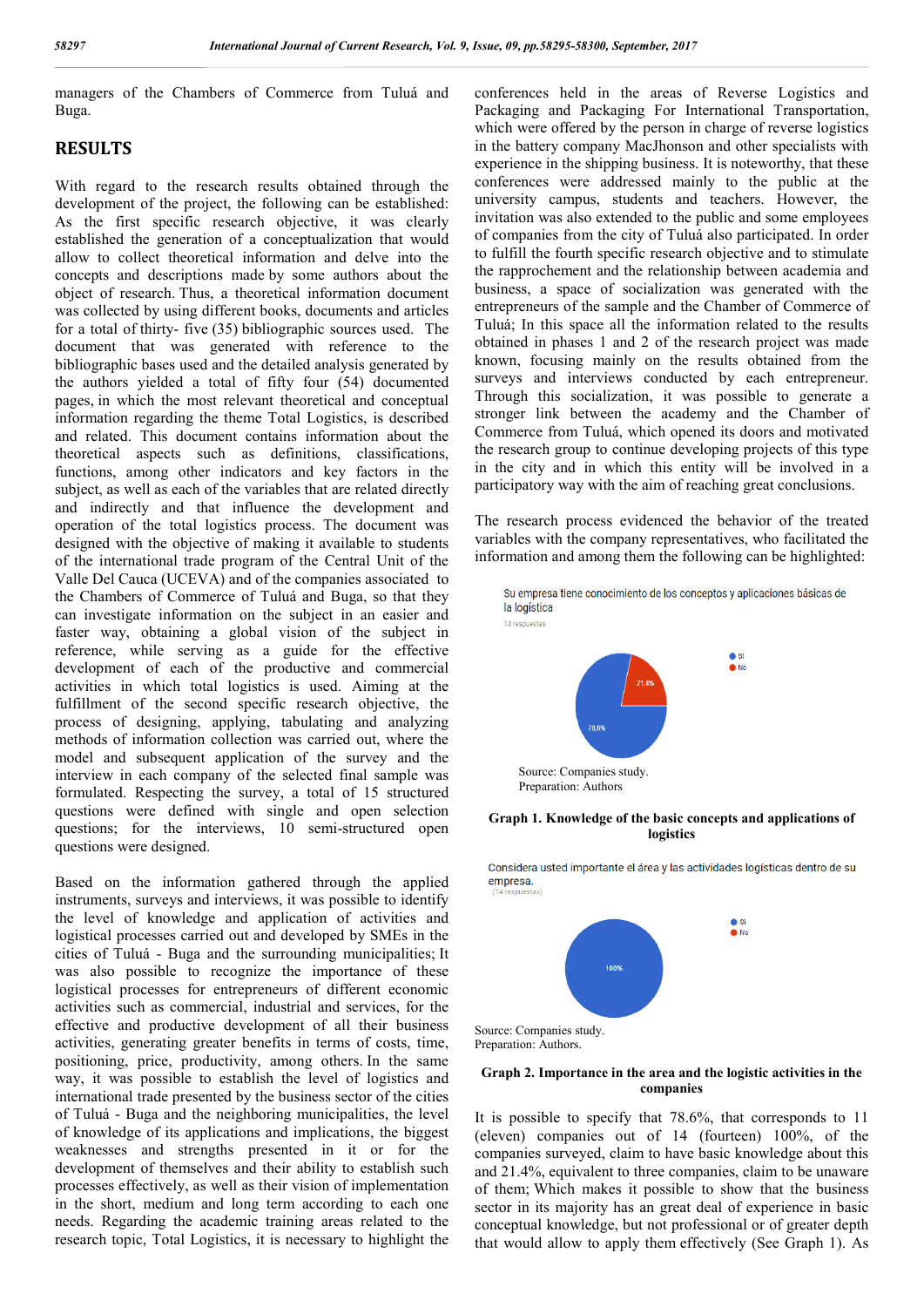for one of the questions considered one of the most important in the questionnaire; since it allows to identify the importance of logistics and its processes to the local business sector, where it was possible to recognize that 100%, or 14 (fourteen) out of 14 (fourteen) respondents, consider this area to be extremely important within their companies, for the development of activities related to them in an effective way. (*See* g*raph 2).*

Actualmente existe un área de comercio internacional en su empresa.



*Graph 3. Area of international trade in companies*

Actualmente su empresa realiza procesos logísticos relacionados de forma directa o indirecta con las exportaciones y/o importaciones.



### *Graph 4. Logistic processes related directly or indirectly to exports and / or imports*

Continuing with the question of whether there is an area of international trade in the companies (Graph 3), it is evident that the vast majority do not have it; But still, companies develop logistical processes related to international trade (exports and / or imports) (Graph 4), where it is possible to recognize that 57.1% corresponding to 8 (eight) companies in the sample do not perform any type of logistical process related to imports or exports and, with regard to 42.9% which equals 6 (six), shows that they do develop them but infrequently, which means, they are classified in the sporadic group.

#### *Illustration 2 Interview results*



Preparation: Authors.

It should be emphasized the *figure 2,* since the results of the interview are synthesized in it, in which it is noted that the companies that formed the sample were mostly family businesses, being able to identify the knowledge, implementation of activities and logistic processes, failures

within itself, recognize the activities of international trade (imports and / or exports) and the use of these trade activities directly or indirectly; In agreement with the importance that these logistic processes represent for the entrepreneurs of the sample, for its successful development.

## **RESULTS AND DISCUSSION**

The results obtained in this research show that after having applied the data collection systems (surveys and interviews), which were directed towards the SMEs of Tuluá - Buga and the surrounding municipalities, they show a high level of importance to the Logistics processes performed by each entity, although some of them showed weaknesses in their processes, as mentioned such as time, costs and infrastructure, this last which sometimes does not cooperate much in favor of those who carry out activities aimed at international trade. However, these demonstrated a certain interest and care in each logistics process of each company, since logistics is a fundamental pillar for the development of all activities in the company, as mentioned by Rozo V. Alejandro, logistics is

*"That part of the logistics chain that manages effectively and efficiently direct and reverse flow of materials, services, documents, cash and information between the point of origin and consumption, with the intent to meet service levels expected by the customer and reasonable costs in the operation.* " 1

This area is of great importance in the productive process of the business environment, since it allows to provide the desired level of services to the client at a reasonable cost in order to obtain competitive advantages, based on efficiency (doing well) and effectiveness of the system (doing the right thing). Likewise, it is considered as the essence or pillar of operation and development of international commercial activities, since with its application and development it allows elevating local, national, regional and global living standards. It is important to make it clear that when collecting data, at the beginning difficulties arose, specifically in relation to the lack of cooperation from the productive sector to get involved with the academy and to have an approach, since for some of them it was complicated to attend the call and to be part of the process, due to their schedules and their agendas. As mentioned previously, Logistics is a fundamental pillar, other authors such as Moreno, SP and Ochoa. E., M. $<sup>2</sup>$  in his project</sup> highlight it as well, which demonstrates and frames the importance of logistics through the proposal of creating a company that provides logistics services, where there is agreement on the need to contribute to the economic development, not only of a region, but of a country; Generating economic activities that allow to recognize the importance of the logistic processes in every company. In the mentioned work it is possible to recognize that both are related and agree in the support of the theoretical bases about the logistics, since they are the base of the project. On the other hand, Moreno, L. and Zúñiga, C.<sup>3</sup> in their degree thesis, offered to optimize

 <sup>1</sup> Rozo V. A.,*Gerencia logística: estrategia y análisis en la cadena logística*. Centro Editorial Esumer, 2014. Pág. 14.

<sup>&</sup>lt;sup>2</sup>Moreno, SP and Ochoa. E., M. Project Manager choose title companies. " *Creación de una empresa prestadora de servicios de logística dirigida hacia las pymes de laboratorios clínicos de la ciudad de Bogotá*." UNIVERSIDAD DE LA SALLE, 2008. Retrieved from:

*http://repository.lasalle.edu.co/handle/10185/ 4226* [Accessed: July 14, 2017] <sup>3</sup> <sup>3</sup>Moreno, L. and Zúñiga, C. Thesis to qualify for the title asBusiness Manager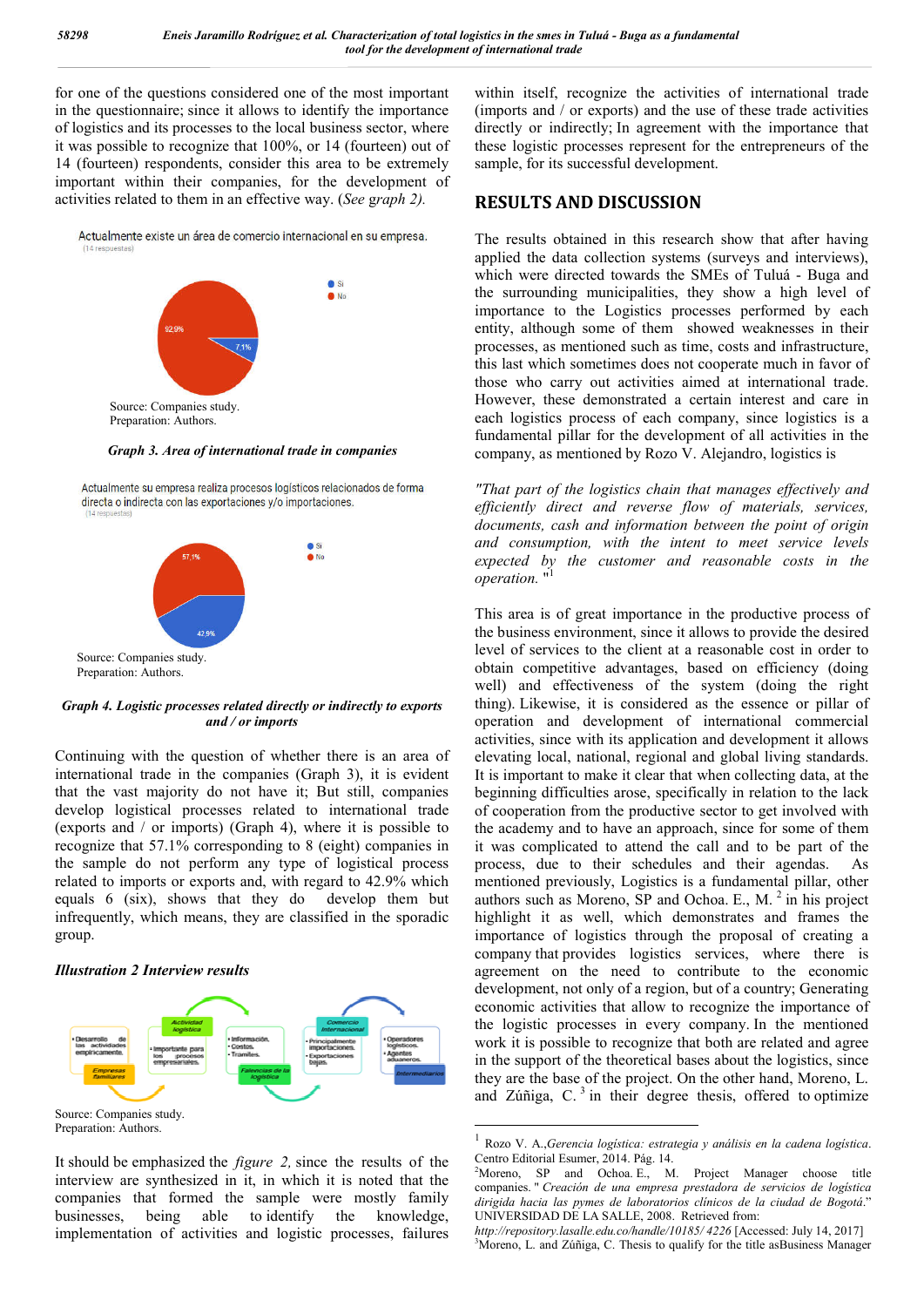inventory turnover through a specialized software and thus avoid over costs in a company, this is where knowledge of the logistics and the benefits that this brings with it has an important role to be efficient in a company; This unlike the already mentioned project, manages a different methodology, through the case study; However, both projects are based on a fundamental theoretical basis in the research process, such as Porter (1985),

### *"A theoretical model that allows describing the activities of an organization graphically in order to generate value to the final client and to the same company".4*

Based on this definition, a company is said to have a competitive advantage over another when it is able to increase the profit margin (either by lowering costs or increasing sales); this margin is dimensioned and evidenced through each of the activities of the value chain. It deploys the total value of organizational and business logistics activity, and consists of value and margin activities.

As a conclusion, it is shown that logistics presents several strategic opportunities for growth and competitiveness both nationally and internationally, through the integration of various internal activities that are developed from the logistics chain and supplies.

Similarly, the importance of the implementation and application of information systems (ICT) is also exalted, which allows the management of the logistics chain, inventories, information, and other benefits in a more practical and modern way.

#### **Conclusions**

It is necessary to highlight that Total Logistics is important for the integration and productive and competitive development of the different local, national and international companies; where each one, through the application of Total Logistics, manages to reach creative, innovative and efficient solutions with the objective of remaining in the market in the long term. Likewise, it is reflected that logistics presents a strategic opportunity for growth and competitiveness through the union of internal, external functions and the association between the actors of the chain. Likewise, the role of reverse logistics or ecological logistics was recognized in the development of its total conception, since it allows efficient processes, reduce costs and significantly reduce the environmental impact that could be generated, while allowing anincrease in business productivity and communication with the final customer. In addition, the level of knowledge and application of activities and logistical processes carried out by companies in the cities of Tuluá - Buga and the surrounding municipalities was identified; As well as to recognize the importance of logistics

processes for entrepreneurs of different economic activities such as commercial, industrial and services, for the effective and productive development of all their business activities, generating greater benefits in terms of costs, time, positioning, price and productivity, among others. Finally, through the investigative process carried out, a document of theoretical bases and analysis was developed that serves as a source for the generation of academic, professional and business works, being a documentary basis and a guide for the implementation, creation and application of logistics processes.

#### **Thanks**

First of all, it is important to highlight the work done and the support provided by the members of the International Trade Research Seedling (SICI), who participated actively in Phase 2 of the research project in the process of collecting information, that is to say, in the effective application of the surveys and interviews. In addition, it has been a great team that has supported and collaborated in the participation of the research project in the different research seedlings conventions to which the project has been linked to. Secondly, it is to exalt the active participation and the disinterested and professional help provided by the entrepreneurs of the cities of Tuluá - Buga and the surrounding municipalities:

- *Antioqueño de Porcinos SAS. (porcicarnes)*
- *Armametal S.A.S.*
- *Bloem Desings.*
- *Casa del Sonido Tuluá*
- *Constructora Océano Proyectos S.A.S.*
- *Fruty Fénix.*
- *Gonarez y Cía. S en C.*
- *Nel Ingeniería*
- *Imagen creativa*
- *Indumetalicas SYC SAS*
- *Químicos PROQUIMPI*
- *Sociedad Comercializadora Internacional INDUCORSET S.A.S.*
- *Activa Integra S.A.*
- *Fadeplast Buga S.A.S*

The companies mentioned above are those who contributed to the accomplishment and fulfillment of the objective of the second phase through their participation answering the given survey and the created interview. Finally, it is worth mentioning the support offered by the Chambers of Commerce of Tuluá and Buga, by giving the information required by the authors of the research project to be able to comply with the second phase of the research work by delivering the lists of companies that were required to be able to Initiate the process of application of the instruments of data collection.

#### **REFERENCES**

- Arciniegas, Hernando. *Distribución Física Internacional. Proyecto regional "Gestión de la distribución Física Internacional (DFI) en la promoción y el desarrollo del comercio exterior latinoamericano.* Centro de comercio Internacional UNCTAD/GATT.
- Ballou, R. H. *Logística Administración de la cadena de suministro*. Quinta edición. PEARSON EDUCACIÓN, México, 2004.

with Emphasis in Insurance and Finance. "Proyecto de mejoramiento para los problemas de logística y Almacenamiento en Fujian Shan S.A." UNIVERSIDAD SAN BUENAVENTURA –Bogotá,2014.Retrieved from:

*http://biblioteca.usbbog.edu.co:8080/Biblioteca/BDigital/82313.pdf* [Accessed : July 15, 2017]

<sup>&</sup>lt;sup>4</sup> Moreno, L. and Zúñiga, C. Work degree to qualify for the title of business manager with emphasis in insurance and finance. "Proyecto de mejoramiento para los problemas de logística y Almacenamiento en Fujian Shan S.A." UNIVERSIDAD SAN BUENAVENTURA – Bogotá, 2014.Retrieved from:

*http://biblioteca.usbbog.edu.co:8080/Biblioteca/BDigital/82313.pdf* [Accessed: July 15, 2017]